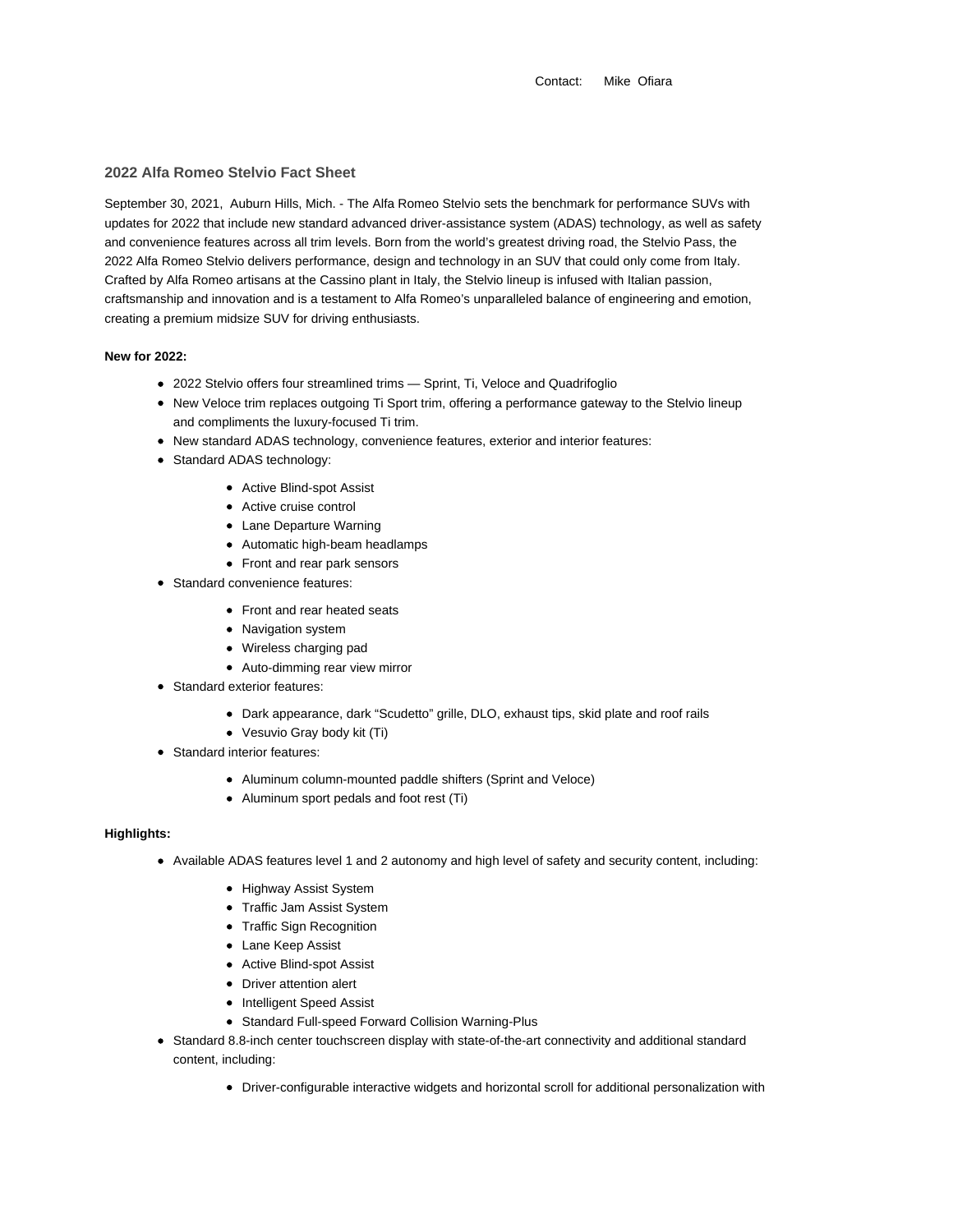improved layout, vehicle performance pages and expanded navigation view

- Standard 7-inch thin-film transistor (TFT) driver instrument cluster screen displays vehicle information, including ADAS functionality and vehicle information pages
- Host of connectivity features: Wi-Fi Hotspot, Mobile App with remote operations, SOS Call (Private) and Roadside Assistance, Vehicle Finder, Stolen Vehicle Locator and Assistance, and select Firmware Over the Air (OTA) updates
- All Stelvio SUVs are well-equipped with standard leather seating, Apple CarPlay, Android Auto, SiriusXM Radio, keyless passive entry, remote start, bi-xenon headlamps with LED daytime running lamps and LED taillamps, Alfa DNA Drive Mode selector, backup camera with rear park sensors and Full-speed Forward Collision Warning-Plus
- The sports car of its segment, the Stelvio features near perfect 50/50 weight distribution and classleading power and performance with key race-inspired features, including a class-exclusive carbon-fiber driveshaft, flat-bottom Formula One-inspired steering wheel, Alfa DNA Drive Mode selector, and an eightspeed automatic transmission with available steering column-mounted aluminum paddle shifters with gear shifts in less than 100 milliseconds
- Stelvio Sprint, Stelvio Ti and Stelvio Veloce feature an all-aluminum, 2.0-liter, direct-injection turbocharged engine delivering a class-leading, standard 280 horsepower and 306 lb.-ft. of torque, delivering 0 to 60 mph in 5.4 seconds and a top speed of 144 mph
- Stelvio Quadrifoglio highlights Alfa Romeo's performance expertise with best-in-class V-6 horsepower (505) and torque (443 lb.-ft.) from its Ferrari-derived twin-turbocharged V-6 engine, powering it from 0-60 mph in 3.6 seconds and a top speed of 176 mph
- State-of-the-art technologies, including a torque vectoring rear differential, Alfa DNA Pro Drive Mode selector with Race Mode, the most direct steering available and all-aluminum column-mounted paddle shifters maximize the driving experience in the Stelvio Quadrifoglio
- Paired with Alfa Romeo's most powerful production engine ever, the innovative Q4 all-wheel-drive (AWD) system in the Stelvio Quadrifoglio takes premium midsize SUV performance to new heights
- The performance-inspired Stelvio Quadrifoglio also benefits from unique design features, including standard anodized brake calipers with red Alfa Romeo script and signature 20-inch bright 5-hole forged aluminum wheels
- Stelvio Quadrifoglio lapped the Nürburgring in 7 minutes, 51.7 seconds, a staggering feat for a five-seat premium SUV
- Upscale interior with premium content:
	- Upscale center console that features leather-wrapped gear shifter with bright accents, premium rotary knobs and dial materials, open front storage with large cup holders, abundant storage capacity and available wireless mobile phone charging pad
	- Steering wheel designs for all Stelvio trims include high-end materials and bezel finishes adding distinctive style

## **Available Packages:**

- Premium interior and sound package: Ti and Veloce
	- 14-speaker Harman Kardon premium audio with subwoofer
	- Leather dashboard and upper door panels
- Active assist plus package: Ti and Veloce
	- Vehicle alarm, driver attention alert, intelligent speed assist, highway assist system, lane keep assist, traffic sign recognition, traffic jam assist, active blind spot assist
- Red leather sport seats: Sprint and Veloce
- Chocolate Brown leather seats: Ti

# **Model Lineup:**

For 2022, the Alfa Romeo Stelvio lineup consists of four trims:

- Stelvio Sprint
- **Stelvio Ti**
- Stelvio Veloce
- Stelvio Quadrifoglio